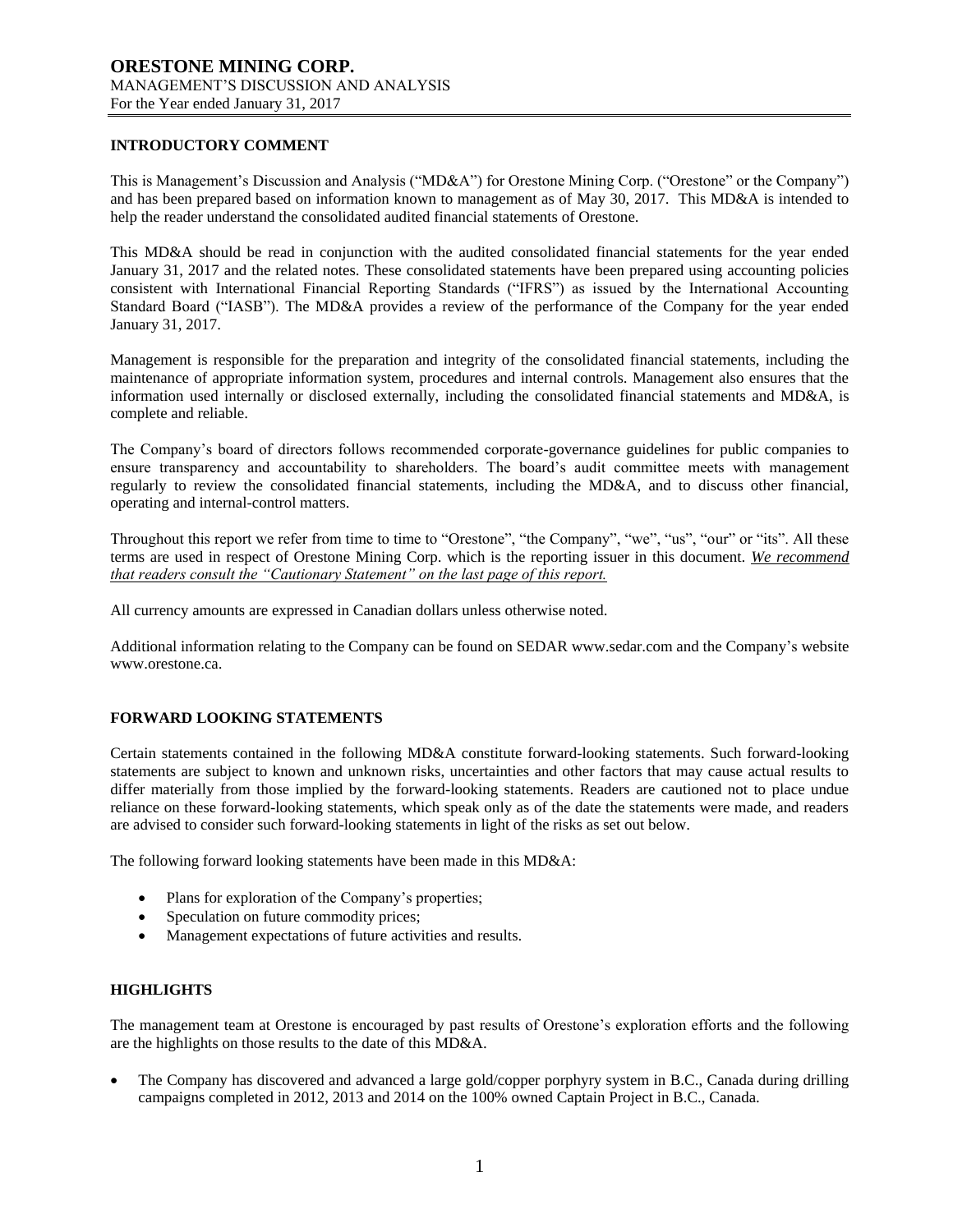The Company has 75 line kilometers of geophysics and 58 drill sites approved on the Captain Project by the BC Ministry of Energy and Mines.

## **OUTLOOK**

The Company has planned exploration programs and continues to have field and data reviews of its properties to assist the Company's determination of the best course of action for each of them.

### **DESCRIPTION OF BUSINESS AND OVERALL PERFORMANCE**

Orestone Mining Corp. is a mineral exploration company incorporated on April 30, 2007 and subsequently listed on the TSX Venture Exchange under the trading symbol "ORS" on March 11, 2008. To date the Company has focused on gold and copper/gold projects in the Quesnel Terrane of British Columbia.

The Company actively evaluates potential joint ventures, mergers, and acquisitions in search of opportunities to acquire significant new mineral properties.

During the year ended January 31, 2017, the Company continued to carefully manage its cash and corporate overhead.

### **RESULTS OF OPERATIONS – MINERAL PROPERTIES**

To best understand Orestone's financial results, it is important to gain an appreciation for the significant events, transactions and activities which occurred on its mineral properties during and subsequent to the reporting period. These are summarized below.

### **Captain Property**

The Captain Property and surrounding lands contain many airborne magnetic-high anomalies on ground previously worked by Placer Dome, Noranda and several junior resource companies during 1989 to 1996. Numerous airborne magnetic-high targets in the Quesnel Terrane are known to be related to underlying intrusions important for their relationship with copper-gold porphyry deposits such as Thompson Creek Metals' Mt. Milligan deposit immediately north of the Captain Property. Induced polarization ("IP") surveys over the airborne magnetic highs are a key method of identifying drill targets on the largely overburden covered Captain Property. Between 2008 and 2010, the Company undertook geochemical sampling, induced polarization and ground magnetic surveys, and limited percussion and diamond drilling. Detailed results are filed on Sedar.

In August, 2011, Orestone completed an IP/Resistivity and ground magnetics survey that consisted of a total of 30 kilometers of survey in six lines spaced 400 meters apart and was designed to expand upon previous geophysical surveys along logging roads. The objective of the survey was to better define the potential for copper-gold sulphide mineralization in the area surrounding diamond drill hole 09-05 which encountered potassic-altered volcanic and intrusive rocks. This vertical drill hole reached a depth of 137 meters with the last 3.1 meters encountering mineralized breccia grading 0.21 per cent copper and 0.35 grams per tonne  $(g/t)$  gold.

The results of the survey completed by Peter E. Walcott & Associates show three separate IP chargeability anomalies that flank magnetic high anomalies. The IP anomalies have widths of 1,000 meters or more that remain open, thus have yet to be fully outlined. The principal IP chargeability anomaly in the central portion of the survey area currently measures 1,000 meters by more than 4,000 meters and corresponds with a resistivity high. This coincident chargeability and resistivity high area is located on the western flank of a magnetic high interpreted to be a magnetitebearing intrusive measuring 1,000 to 2,000 meters wide and in excess of five kilometers in strike length. This geophysical signature covering the central IP/resistivity high target on the Captain project is similar in nature to the geophysical signature of the MBX copper-gold deposit at Mt. Milligan. The geophysical report by Peter E. Walcott &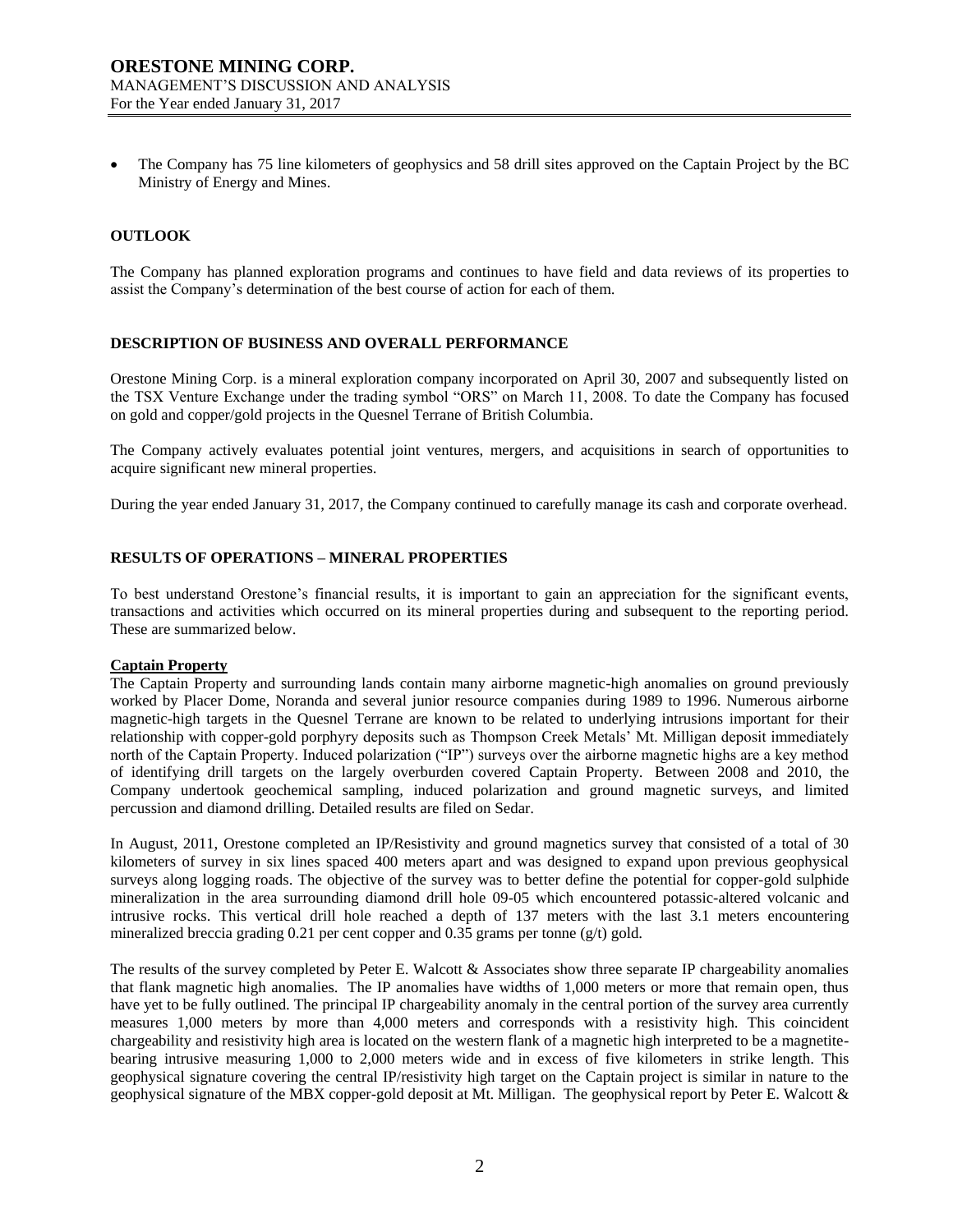Associates also recommends additional work to define anomalies that are located to the east and west of the current grid area.

In December of 2011, the Company initiated a diamond drilling program that was completed in January 2012. The drill program consisted of 4 holes totaling 1,275 meters with the objectives to test the previously described anomalies. Overburden depth from all the drill holes was relatively uniform, averaging 45 meters, which is consistent with overburden depth from the previous drill hole 09-05 The best results from the drilling are found in drill hole C11-01 that consisted of 0.23 g/t gold and 0.03% copper over 87 meters that included 0.298 g/t gold and 0.09% copper over 43 meters.

The drill program was successful in confirming the presence of copper and gold mineralization within a sequence of altered rocks consistent with that found in economic copper-gold porphyry systems. To confirm the presence of favorable alteration, a suite of samples from three holes were sent out for petrographic analysis. The results of this study support the Company`s interpretation that the alteration pattern from the drilling is indicating potential for economic mineralization and that more drilling is warranted.

In the fourth quarter of 2012, the Company completed 912.8 metres of diamond drilling in three holes in the East Mag or Admiral Target Area.

Vertical Hole C12-05 located 100 meters west of C11-01 was drilled to depth of 550.17 metres. The hole intersected bedrock at 63.7m; from 63.7m-150m sericite-carbonate altered volcanic rocks with 1-5% pyrite and minor chalcopyrite (copper mineral) were intersected; from 150m-550m moderate to strong potassic feldspar-actinolitebiotite and sericite-carbonate altered volcanics and monzonite porphyry dykes with finely disseminated magnetitepyrite-chalcopyrite and blebby chalcopyrite and finely disseminated chalcopyrite in potassic feldspar altered veins and flooded zones. Magnetite is disseminated throughout and is associated with zones of pervasive, felted secondary actinolite-biotite. The above described four hundred meter mineralized intercept of finely disseminated and locally coarse blebby chalcopyrite increases in intensity down hole and remains open at depth.

Hole C12-05 returned two significant intervals of strong gold mineralization; the upper zone grading 0.65  $g/t$  gold and 0.06% copper (on an uncut basis) over 118.8 meters and the lower zone grading 0.41 g/t gold and 0.07% copper (on an uncut basis) over 164.6 meters. The mineralization in hole C12-05 remains open to depth and analytical results are tabled below.

| <b>Hole C12-05</b> | From/To     | Length   | Copper    | Gold        |
|--------------------|-------------|----------|-----------|-------------|
|                    | (meters)    | (meters) | (percent) | grams/tonne |
| Upper zone         | 88.1-206.9  | 118.8    | 0.06      | 0.65        |
| Incl.              | 152.1-161.2 | 9.1      | 0.27      | 6.46        |
| Lower zone         | 377.6-542.2 | 164.6    | 0.07      | 0.41        |
| Incl.              | 499.5-505.6 | 6.1      | 0.51      | 4.45        |
| Upper zone $*$     | 88.1-206.9  | 118.8    | 0.06      | 0.30        |
| Lower zone*        | 377.6-542.2 | 164.6    | 0.07      | 0.32        |

\*High Gold Values Cut to 1.6 g/t

In January of 2013, the Company conducted a detailed 130 kilometer ground magnetic survey that was completed in February 2013. The magnetic survey was designed to define the magnetic anomaly within the area of the recent drill discovery of significant gold/copper mineralization.

This magnetic survey was successful in identifying new magnetic anomalies. Drilling conducted in late 2012 intercepted disseminated gold-copper mineralization associated with magnetic monzonite dyke swarms and strong potassic alteration conforming to the classic alkalic porphyry model. The data generated from the magnetic survey has defined the size and shape of the magnetic targets which are also related to moderate IP chargeability highs in excess of 10mV/V (millivolts/volts). Combined, this data has defined compelling drill targets which will allow future drilling efforts to focus on the magnetite/gold association.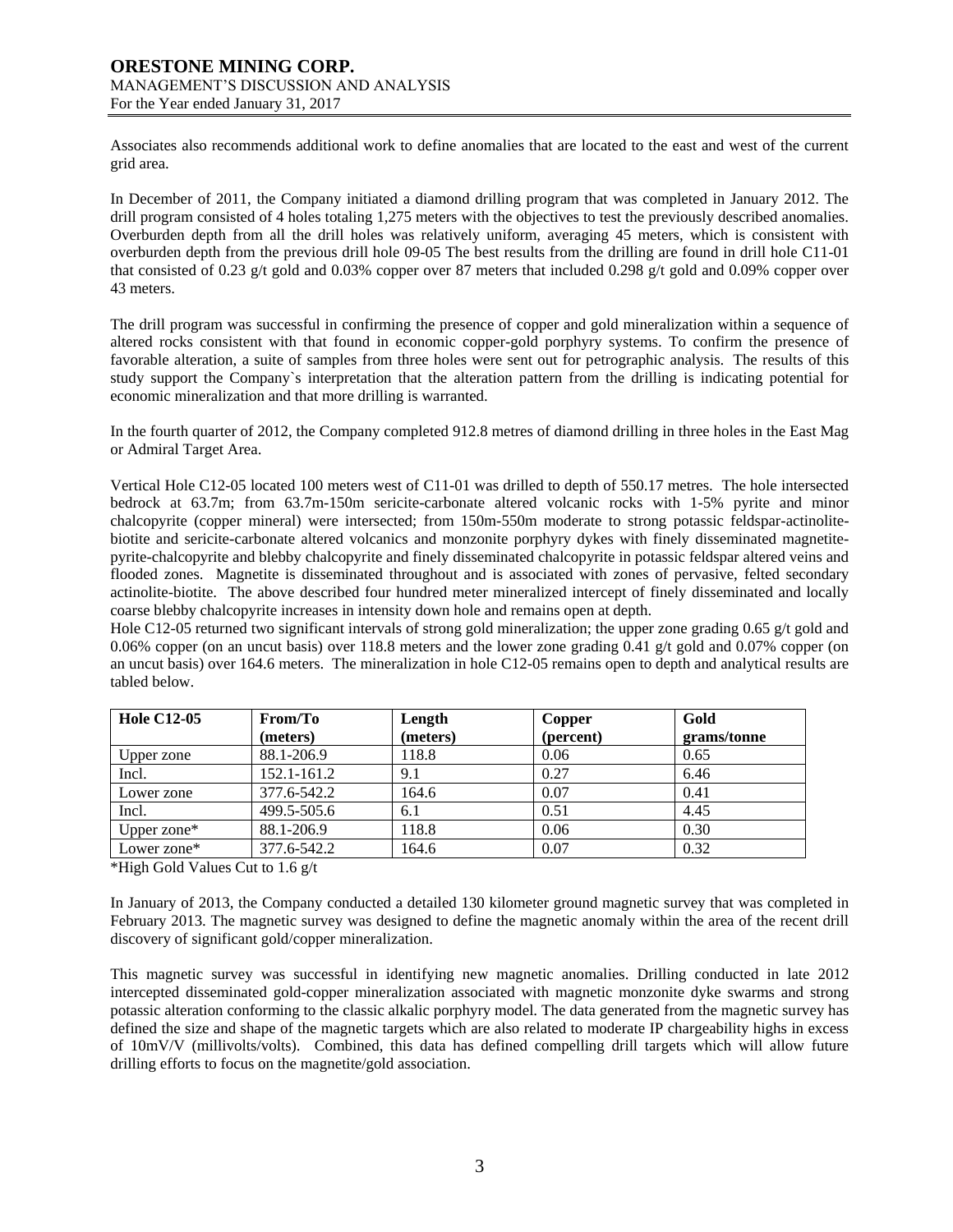The survey on the West Mag target area outlined three large magnetic highs over a northwesterly trending area measuring 2500m x 5000m, the largest and most significant, T9 measures 1000m x 4000m with a northwesterly strike length. These large targets lay four kilometeres to the west of the Admiral target. It is believed they represent magnetite-potassic alteration and magnetic monzonite intrusives.

In July 2013, the Company completed a drilling campaign that consisted of three diamond drill holes totaling 642 meters. Holes C13-01 and C13-02 were drilled 400 metres respectively NW and SE of significant potassic alteration and copper gold mineralization intersected in previous holes C12-05 and C11-01. Hole C13-03 was drilled in the center of the Admiral target, a large magnetic high measuring 1000 metres by 1500 metres located 800 metres north of holes C12-05 and C11-01.

Hole C13-03 intersected an unaltered and un-mineralized post mineral alkalic gabbro dyke from the bedrock contact at 78.9m to 280.0m. At a depth of 204.9m to 207.9m a xenolith fragment of highly potassic-sericite altered monzonite porphyry was intersected which assays 0.226% copper and 1.90 g/t gold over three metres. The post mineral dyke is situated in the centre of the magnetic high and it is interpreted to measure  $50 - 100$  metres in thickness and 1000 meters in strike length and the xenolith fragment or rafted block is thought to have been transported from immediate adjacent rocks.

Hole 13-02 was drilled at an Azimuth of -70 NE across a strong magnetic anomaly and intersected two sections of potassic-sericite altered volcanic and monzonite dykes separated by a section of post mineral andesite dykes. The first mineralized and altered dyke was intersected from 32.4m to 66.4m for an interval of 34m with an average grade of 0.073% copper and 0.20 g/t gold while the second altered and mineralized dyke was intersected from 121.3m to 170.1m for an interval of 48.8m with an average grade of 0.055% copper and 0.35 g/t gold.

Hole C13-01 intersected intensely quartz-sericite-pyrite altered volcanics on the south margin of the Admiral target averaging 183 ppm Cu and 52 ppb Au.

The Company now has all permits in place to facilitate 75 line kilometers of geophysics with 58 sites approved for drilling.

## **Todd Property**

The Todd Creek property is located in northwest British Columbia, approximately 35 kilometers northeast of the town of Stewart.

On April 30, 2010, Orestone signed the Todd Creek Joint Venture Agreement with Goldeye Explorations Limited and Polar Star Mining Corporation and became the Manager of the Joint Venture, in which the Company held a 51% interest.

On December 15, 2015 the Company sold its interest in the Todd Creek to Millrock Resources Inc. ("Millrock"). Millrock purchased a 100% royalty-free interest in the Todd Creek Joint Venture for C\$100,000 (of which \$35,100 is paid to Geofine to satisfy prior obligations) cash and 888,889 Millrock common shares distributed on a pro-rata basis according to the joint venture ownership (Goldeye Explorations Limited  $-24.5\%$ , Revelo Resources Corp.  $-24.5\%$ , and Orestone Mining Corp. – 51%). The Company's portion received was \$33,500 and 453,333 shares of Millrock.

## **QUALIFIED PERSON**

The technical information reported in this MD&A has been reviewed and approved by Mr. Ross Zawada P. Geo., the Company's Exploration Manager. Mr. Zawada is a Professional Geoscientist and member of the Professional Engineers and Geoscientist Association of British Columbia (APGEBC) and a qualified person as defined by NI 43- 101.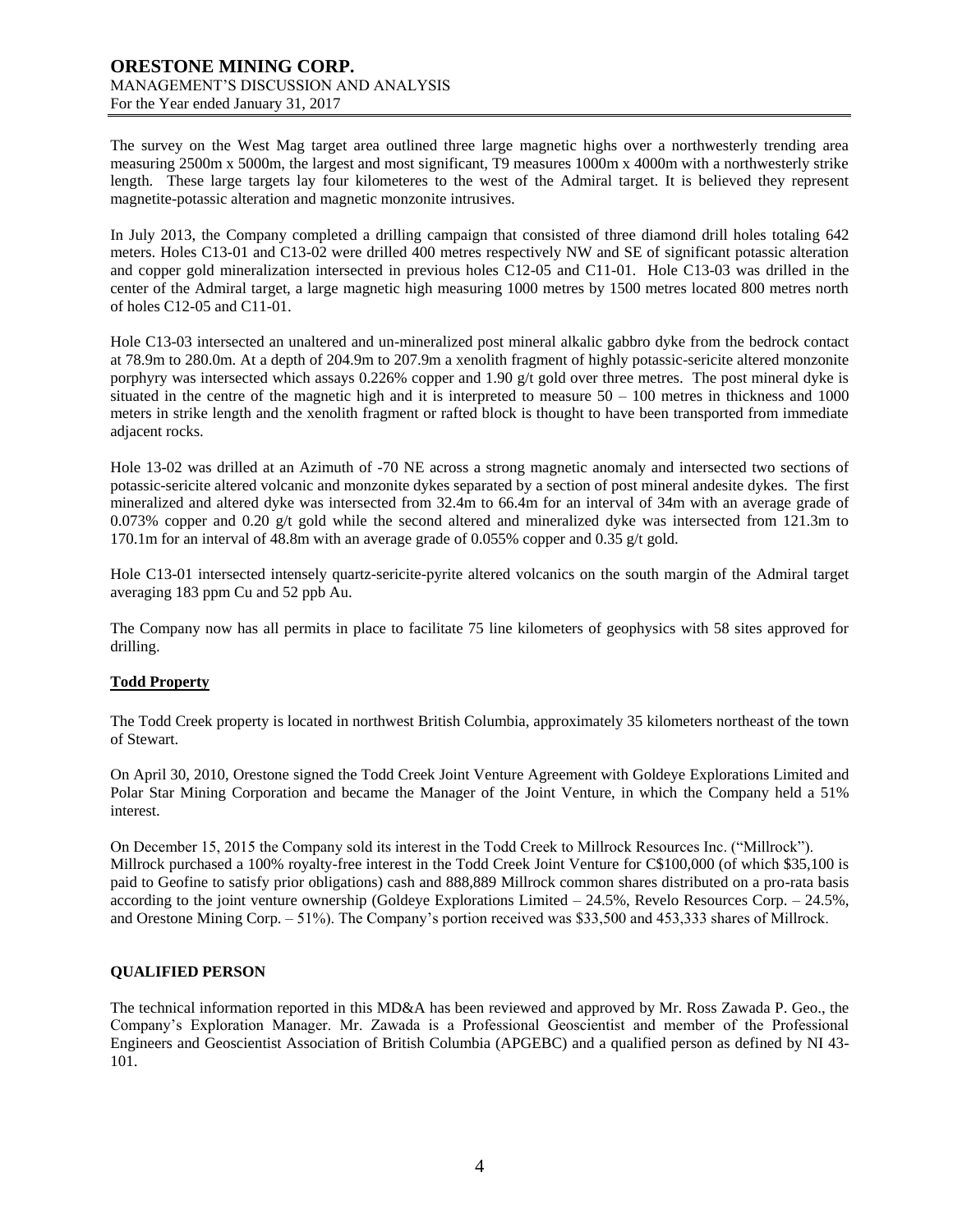## **IMPAIRMENT OF LONG-LIVED ASSETS**

The Company completed an impairment analysis as at January 31, 2017, which considered the indicators of impairment in accordance with IFRS 6, "Exploration for and Evaluation of Mineral Resources," and IAS 36, "Impairment of Assets". Management concluded that no other impairment charge was required because:

- there have been no significant changes in the legal factors or climate that affects the value of the properties;
- all property rights remain in good standing;
- there have been no significant changes in the projections for the properties;
- the Company intends to continue its exploration and development plans on its properties.

### **RISKS AND UNCERTAINTIES**

Below are some of the risks and uncertainties that the Company faces.

### *Industry*

The Company is engaged in the exploration of mineral properties, an inherently risky business. There is no assurance that a mineral deposit will ever be discovered and economically produced. Most exploration projects do not result in the discovery of commercially mineable ore deposits. If market conditions make financings difficult, it may be difficult for the Company to find joint venture partners. The Company may be unsuccessful in identifying and acquiring projects of merit.

### *Mineral resource estimates*

The estimation of reserves and mineralization is a subjective process and the accuracy of any such estimates is a function of the quality of available data and of engineering and geological interpretation and judgment. No assurances can be given that the volume and grade of reserves recovered and rates of production will not be less than anticipated.

### *Gold and metal prices*

The price of gold is affected by numerous factors including central bank sales, producer hedging activities, the relative exchange rate of the U.S. dollar with other major currencies, supply and demand, political, economic conditions and production levels. In addition, the price of gold has been volatile over short periods of time due to speculative activities. The prices of other metals and mineral products that the Company may explore have the same or similar price risk factors.

### *Cash flows and additional funding requirements*

The Company currently has no revenue from operations. If any of its exploration programs are successful and optionees of properties complete their earn-in, the Company would have to provide its share of ongoing exploration and development costs in order to maintain its interest or be reduced in interest or to a royalty interest. Additional capital would be required to put a property into commercial production. The sources of funds currently available to the Company are equity capital or the offering of an interest in its projects to another party. Current economic conditions have limited the Company's ability to access financing through equity markets and this has created significant uncertainty as to the Company's ability to fund ongoing operations for the next operating period.

### *Environmental*

The Company's exploration and development activities are subject to extensive laws and regulations governing environment protection. The Company is also subject to various reclamation-related conditions. Although the Company closely follows and believes it is operating in compliance with all applicable environmental regulations, there can be no assurance that all future requirements will be obtainable on reasonable terms. Failure to comply may result in enforcement actions causing operations to cease or be curtailed and may include corrective measures requiring capital expenditures. Intense lobbying over environmental concerns by NGOs has caused some governments to cancel or restrict development of mining projects. Current publicized concern over climate change may lead to carbon taxes, requirements for carbon offset purchases or new regulation. The costs or likelihood of such potential issues to the Company cannot be estimated at this time.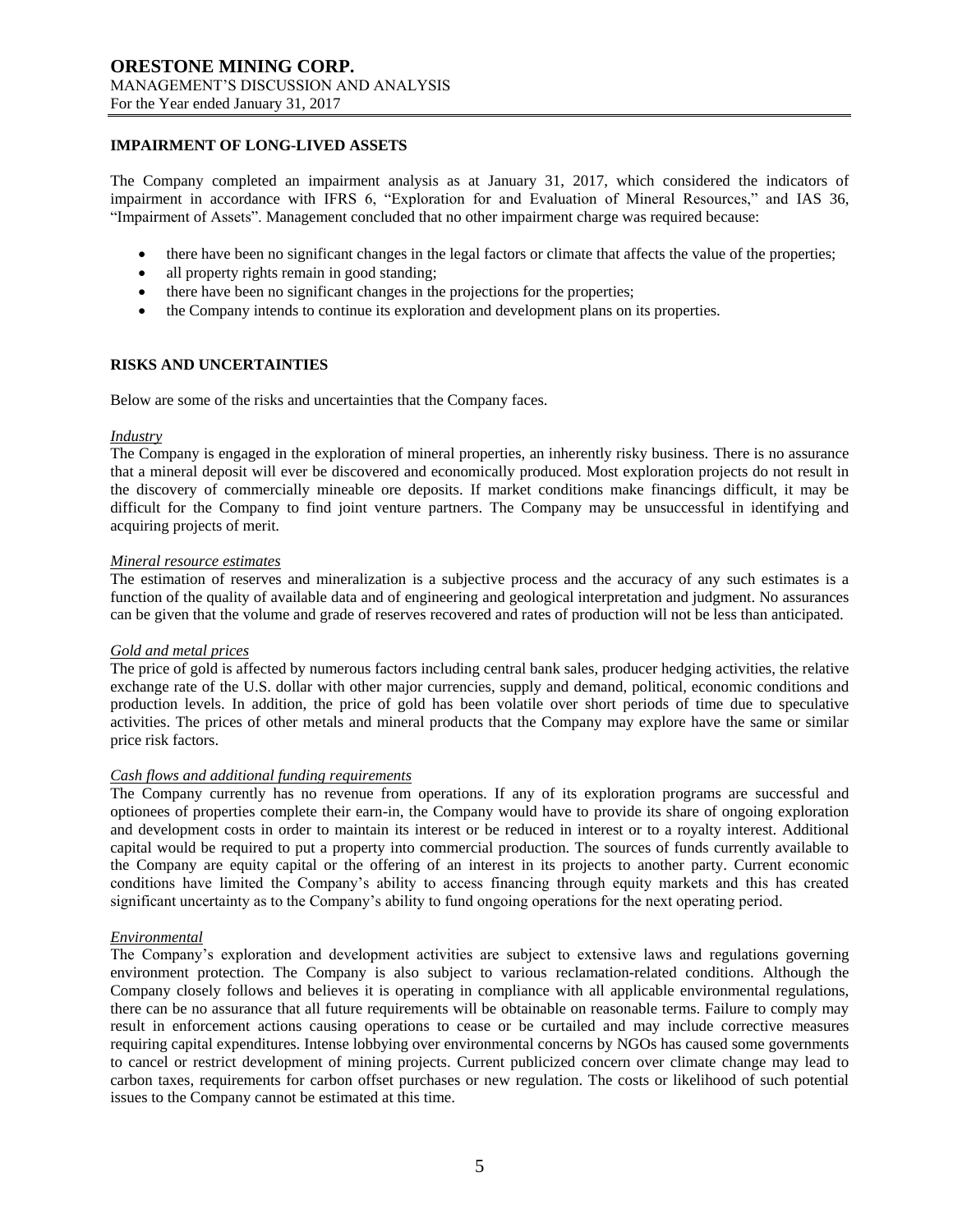## *Laws and regulations*

The Company's exploration activities are subject to extensive federal, provincial, state and local laws and regulations governing prospecting, development, production, exports, taxes, labour standards, occupational health and safety, mine safety and other matters in all the jurisdictions in which it operates. These laws and regulations are subject to change, can become more stringent and compliance can therefore become more costly. The Company applies the expertise of its management, advisors, employees and contractors to ensure compliance with current laws.

### *Title to mineral properties*

While the Company has investigated title to its mineral properties, this should not be construed as a guarantee of title. The properties may be subject to prior unregistered agreements or transfers and title may be affected by undetected defects. Unresolved native land claim issues in Canada may affect its properties in this jurisdiction in the future.

### *Possible dilution to present and prospective shareholders*

The Company's plan of operation, in part, contemplates the financing of its business by the issuance of securities and possibly, incurring debt. Any transaction involving the issuance of previously authorized but unissued shares of common stock, or securities convertible into common stock, would result in dilution, possibly substantial, to present and prospective holders of common stock. The Company may seek joint venture partners to fund in whole or in part exploration projects. This dilutes the Company's interest in properties. This dilution is undertaken to spread or minimize the risk and to expose the Company to more exploration plays. However, it means that any increased market capitalization or profit that might result from a possible discovery would be shared with the joint venture partner. There is no guarantee that the Company can find a joint venture partner for any property.

## *Material risk of dilution presented by large number of outstanding share purchase options and warrants*

At January 31, 2017, there were 2,630,000 stock options outstanding. Directors and officers hold 1,575,000 of the options and 1,055,000are held by employees and consultants of the Company.

### *Trading volume*

The relatively low trading volume of the Company's shares reduces the liquidity of an investment in its shares.

### *Volatility of share price*

Market prices for shares of early stage companies are often volatile. Factors such as announcements of mineral discoveries or discouraging exploration results, changes in financial results, and other factors could have a significant effect on share price.

### *Competition*

There is competition from other mining exploration companies with operations similar to the Company's. Many of the companies with which it competes have operations and financial strength greater than the Company's.

### *Dependence on management*

The Company depends heavily on the business and technical expertise of its management.

### *Conflict of interest*

Some of the Company's directors and officers are directors and officers of other natural resource or mining-related companies. These associations may give rise from time to time to conflicts of interest. As a result of such conflict, the Company may miss the opportunity to participate in certain transactions.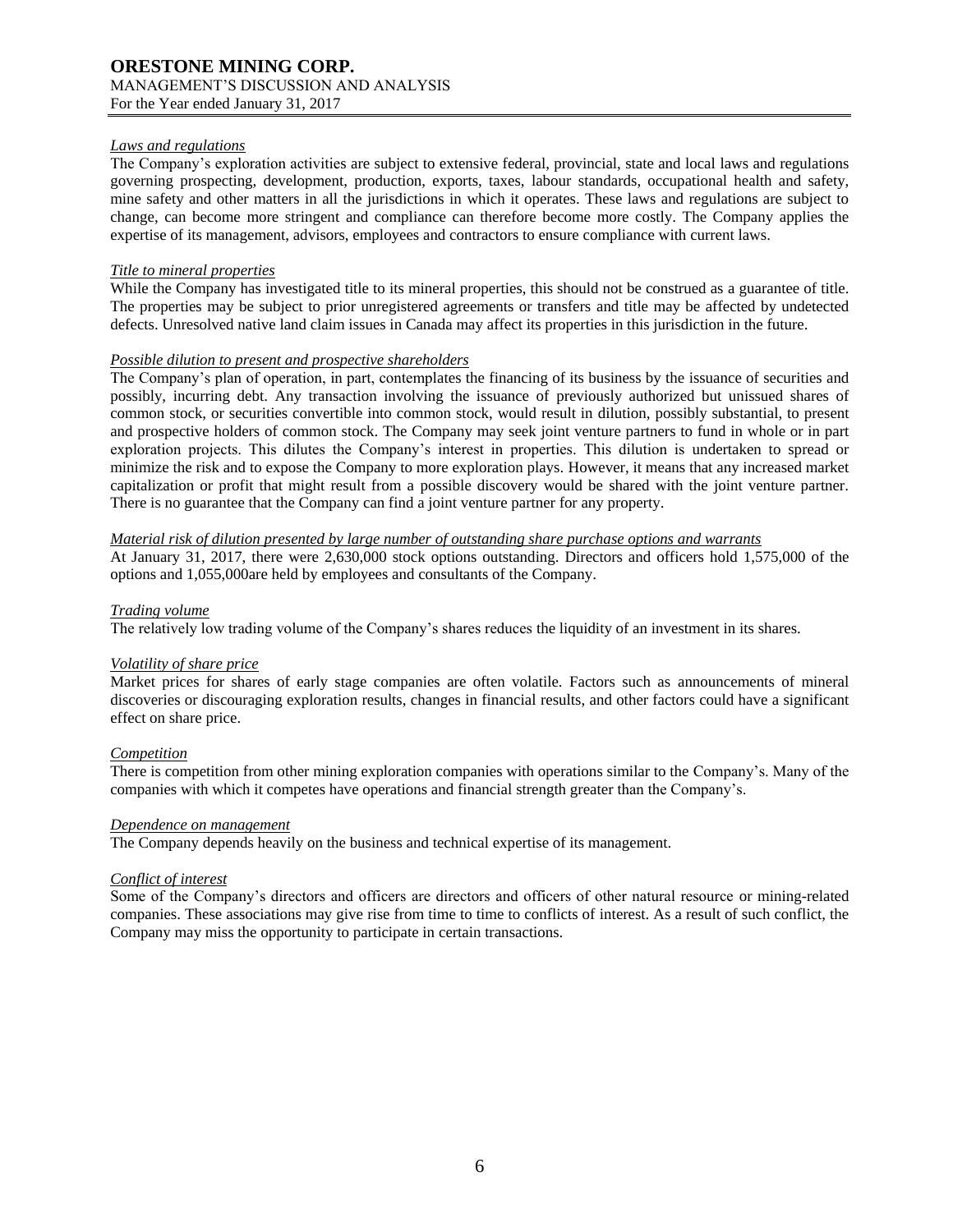## **ORESTONE MINING CORP.** MANAGEMENT'S DISCUSSION AND ANALYSIS For the Year ended January 31, 2017

# **SUMMARY OF SELECTED ANNUAL FINANCIAL INFORMATION**

|                                                                         | Year ended | Year ended<br>January 31, 2017 January 31, 2016 January 31, 2015 | Year ended |
|-------------------------------------------------------------------------|------------|------------------------------------------------------------------|------------|
|                                                                         | \$         | \$                                                               | \$         |
| Net sales/total revenues                                                |            |                                                                  |            |
| Income (loss) before discontinued operations and<br>extraordinary items | (99,605)   | (2,526,899)                                                      | (378, 809) |
| Per share basis                                                         |            | (0.07)                                                           | (0.01)     |
| Diluted per share basis                                                 |            | (0.07)                                                           | (0.01)     |
| Net income or loss, total                                               | (99,605)   | (2,526,899)                                                      | (378, 809) |
| Per share basis                                                         |            | (0.07)                                                           | (0.02)     |
| Diluted per share basis                                                 |            | (0.07)                                                           | (0.02)     |
| Total assets                                                            | 1,449,168  | 1,522,398                                                        | 4,073,496  |
| Total long-term financial liabilities                                   |            |                                                                  |            |
| Cash dividends declared per share                                       |            |                                                                  |            |

### **SUMMARY OF QUARTERLY FINANCIAL INFORMATION**

|                      |           | <b>Net</b>                  | Loss per share<br>from continuing | <b>Net</b><br>comprehensive | <b>Net</b><br>income (loss) |
|----------------------|-----------|-----------------------------|-----------------------------------|-----------------------------|-----------------------------|
| Fiscal quarter ended | Revenues* | income $(\text{loss})^{**}$ | operations                        | income (loss)               | per share                   |
|                      | Ъ         |                             | S                                 |                             | Ъ                           |
| $31$ -Jan-17         | Nil       | (33, 497)                   | (0.00)                            | (37, 324)                   | (0.00)                      |
| $31-Oct-16$          | Nil       | (37, 466)                   | (0.00)                            | (37, 414)                   | (0.00)                      |
| $31$ -Jul-16         | Nil       | (38, 123)                   | (0.00)                            | (28, 746)                   | (0.00)                      |
| $30$ -Apr-16         | Nil       | (41,506)                    | (0.00)                            | 3.879                       | (0.00)                      |
| $31$ -Jan-16         | Nil       | (51, 101)                   | (0.00)                            | (2,337,907)                 | (0.06)                      |
| $31-Oct-15$          | Nil       | (55,999)                    | (0.00)                            | (53, 474)                   | (0.00)                      |
| $31 -$ Jul $-15$     | Nil       | (53, 122)                   | (0.00)                            | (53,027)                    | (0.00)                      |
| $30$ -Apr-15         | Nil       | (82,590)                    | (0.00)                            | (82, 481)                   | (0.00)                      |
| $31$ -Jan-15         | Nil       | (64, 801)                   | (0.00)                            | (66, 757)                   | (0.00)                      |
| ÷                    |           |                             |                                   |                             |                             |

Revenues exclude interest income.

\*\* Net income (loss) before income taxes.

### *Results of operation for the three months ended January 31, 2017 compared to the three months ended January 31, 2016:*

For the quarter ended January 31, 2017 the Company recorded a net comprehensive loss of \$33,497 (loss per share - \$0.06) compared to \$2,337,907 (loss per share - \$0.06) in the fourth quarter of fiscal 2016. The decrease in the loss of \$2,304,410 was primarily due the loss on disposition of the Todd Creek Joint Venture mineral property rights in the prior fiscal year.

During the three months ended January 31, 2017, the Company incurred \$33,497 (2016 - \$51,101) in general and administrative expenses, of which \$Nil (2016 - \$13) relates to non-cash depreciation.

Excluding the non-cash items, the Company's general and administrative expenses amounted to \$37,324 compared to 2016's \$51,088, a decrease of \$17,591. The decrease was primarily due to a decrease of \$21,183 in salaries and benefits due to less salaried employees; offset by an increase of \$2,064 in professional fees paid for accounting and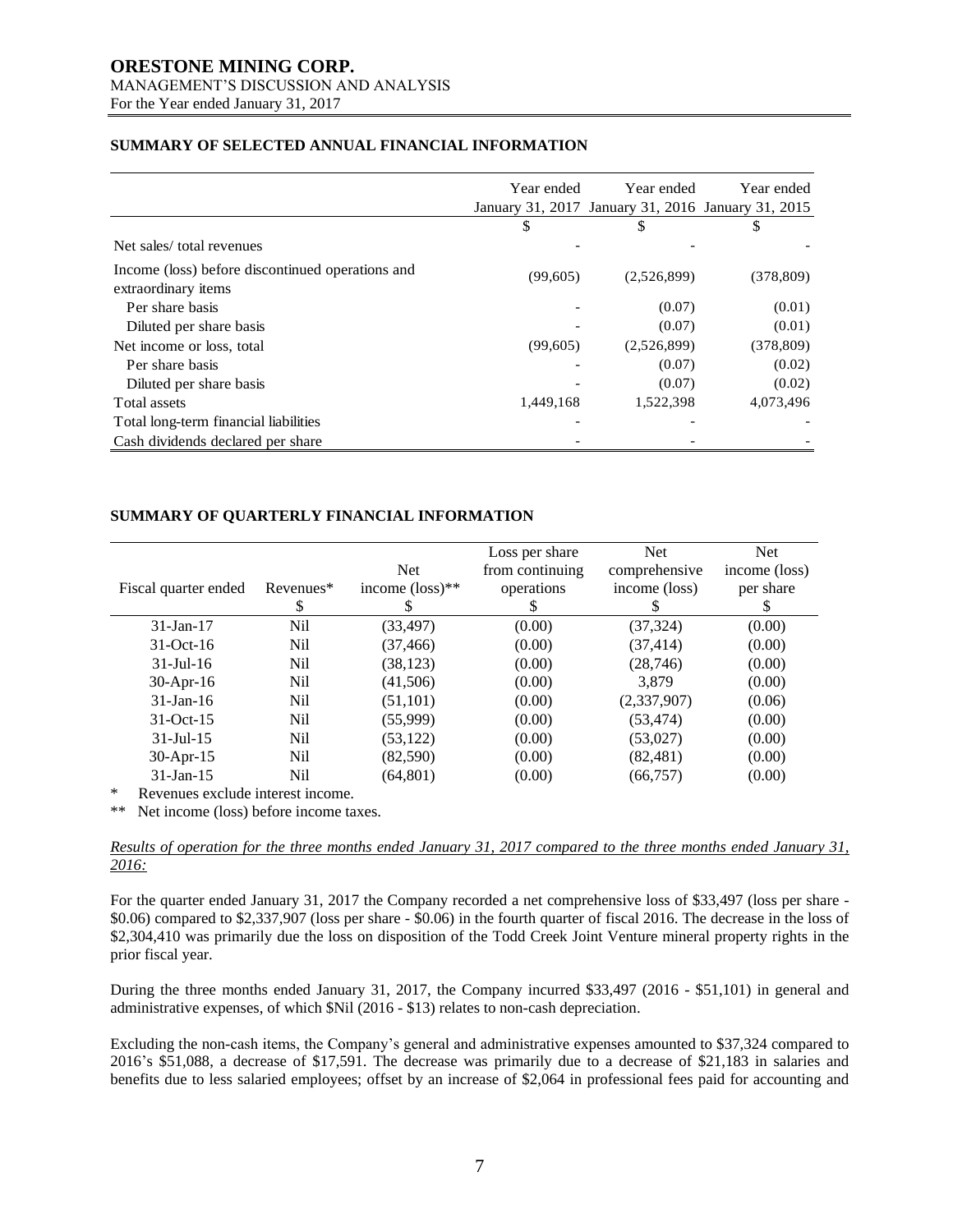## **ORESTONE MINING CORP.** MANAGEMENT'S DISCUSSION AND ANALYSIS For the Year ended January 31, 2017

legal services. Other administrative expenditures varied over the period but the overall effect of these variances was not material.

### *Results of operation for the year ended January 31, 2017 compared to the year ended January 31, 2016:*

During the year ended January 31, 2017, the Company incurred losses of \$99,605 (\$0.003 loss per share) compared to a net loss of \$2,526,899 (\$0.07 loss per share) for the same period in fiscal 2016. The decrease in the loss of \$2,335,074 was primarily due the loss on disposition of the Todd Creek Joint Venture mineral property rights in the prior fiscal.

During the year ended January 31, 2017, the Company incurred \$150,592 (2016 - \$242,812) in general and administrative expenses, of which \$113 (2016 - \$49) relates to non-cash depreciation.

Excluding the non-cash items, the Company's general and administrative expenses amounted to \$150,479 compared to 2016's \$242,763 a decrease of \$92,284. The decrease was primarily due to a decrease of \$72,874 in salaries and benefits due to a reduction in the number of salaried employees, a decrease in investor relation expenses of \$11,845 due to the reduction of attendances to shows and conferences and the reduction of fees paid to external advisors, a decrease in office expenses of \$12,473 due to the Company`s continued efforts to curtail expenses and conserve cash, a decrease of project search expenses of \$8,768; offset by an increase in professional fees of \$15,489 due to the an increase in audit and legal fees. Other administrative expenditures varied over the periods but the overall effect of these variances was not material.

During the year ended January 31, 2017, the Company spent \$38,332 in exploration costs compared to \$1,726 exploration costs incurred in the same period in fiscal 2016.

## **LIQUIDITY AND CAPITAL RESOURCES**

At January 31, 2017, the Company had current assets of \$35,097 and current liabilities of \$78,679 (January 31, 2016 - \$156,546 and \$52,304 respectively). Working capital deficiency was \$43,582 (Working Capital - January 31, 2016 – \$104,242). Cash and cash equivalents totaled \$1,485 as at January 31, 2017, a decrease of \$10,387 from \$11,872 as at January 31, 2016. The decrease was a result of (a) \$156,503 received for the net proceeds of a portion of the Millrock shares offset by (b) \$149,889 (2016 - \$211,671) spent in its operating activities including changes in working capital, and (c) \$38,332 (2016 - \$1,726) spent on the Company's mineral properties and property, plant and equipment.

The Company has obligations pursuant to option agreements it has entered into. The Company has no contractual commitments to satisfy these obligations, however it would forfeit any interest t may have earned to that date should it decide not to satisfy these obligations. Detailed terms of those agreements and the obligations are included in the financial statements.

Management estimates that the current cash position and future cash flows from warrants and options will be sufficient for the Company to carry out its anticipated exploration and operating plans through the end of its fiscal 2018.

There may be circumstances where, for sound business reasons, a reallocation of funds may be necessary in order to the Company to achieve its stated business objectives.

## **OFF BALANCE SHEET ARRANGEMENTS**

The Company has no off-balance sheet arrangements that would potentially affect its operations or financial condition of the Company.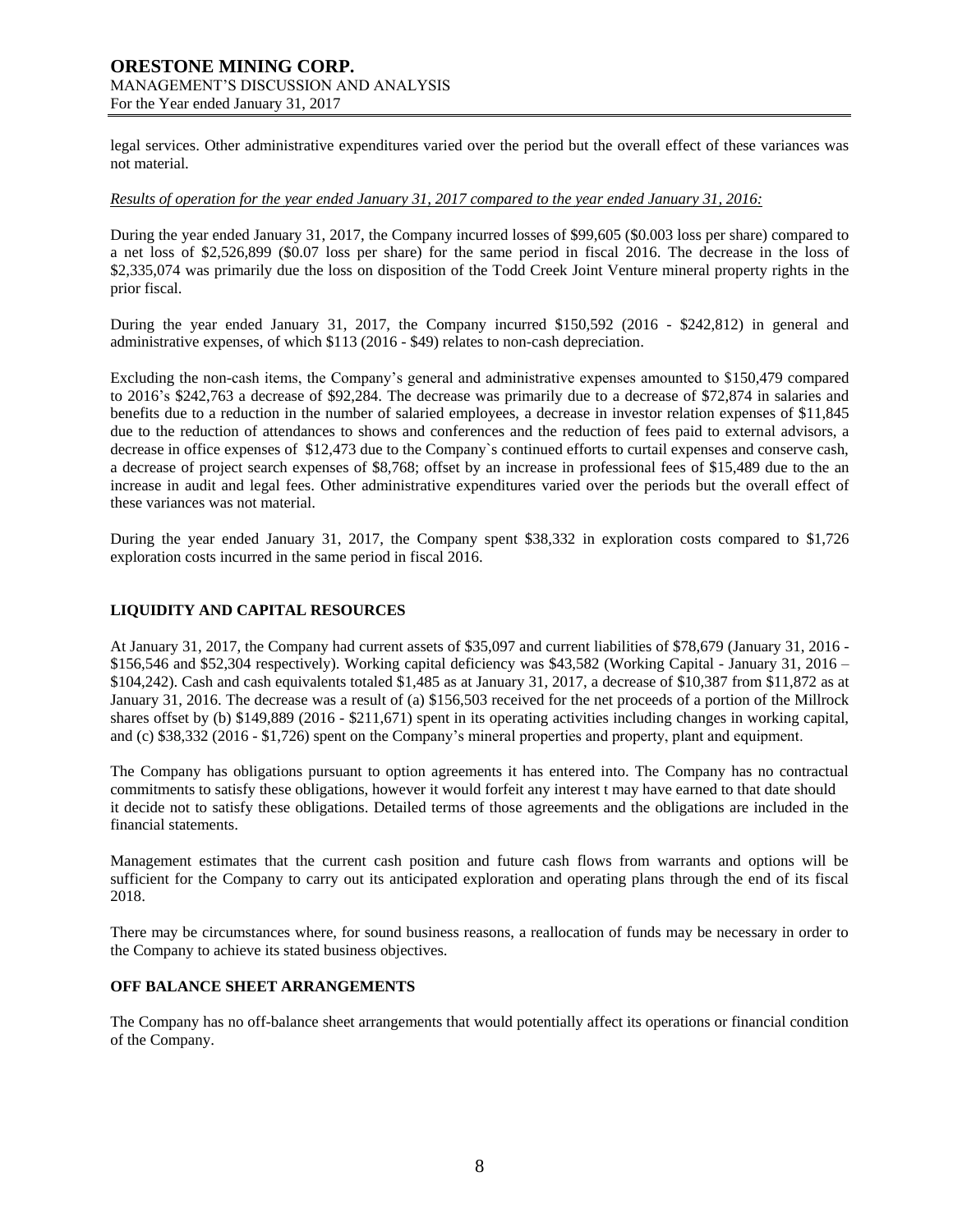## **OUTSTANDING SHARE DATA**

### Common Shares

The authorized share capital of the Company consists of an unlimited number of common shares without par value.

|                  | Number of common shares<br>issued and outstanding | <b>Share Capital Amount</b> |
|------------------|---------------------------------------------------|-----------------------------|
| January 31, 2016 | 37.772.233                                        | 6,148,828                   |
| January 31, 2017 | 37,772,233                                        | 6,148,828                   |
| May 30, 2017     | 37,772,233                                        | 6,148,828                   |

### Stock options

The Company has adopted an incentive share option plan for its directors, officers, employees and consultants under which the Company may gran options to acquire a maximum number of common shares equal to 10% of the total issued and outstanding common shares of the Company.

As at January 31, 2017, the Company had a total of 2,630,000 options outstanding with exercise prices ranging from \$0.10 to \$0.15 expiring between October 26, 2017 and October 8, 2018. If all the remaining outstanding options were exercised, the Company's available cash would increase by \$355,750.

As at January 31, 2017 options were outstanding as follows:

| Number of<br>shares | Exercise<br>price $(\$)$ | Expiry date      |
|---------------------|--------------------------|------------------|
|                     |                          |                  |
| 1,855,000           | 0.15                     | October 26, 2017 |
| 625,000             | 0.10                     | June 28, 2018    |
| 150,000             | 0.10                     | October 7, 2018  |
| 2,630,000           |                          |                  |

At the date of this MD&A, there were 37,772,233 common shares issued and outstanding and 40,402,233 common shares outstanding on a diluted basis.

## **RELATED PARTY TRANSACTIONS**

a) Key management personnel compensation

The aggregate value of transactions and outstanding balances relating to key management personnel and entities over which they have control or significant influence were as follows:

|                              | January 31, | January 31, |
|------------------------------|-------------|-------------|
|                              | 2017        | 2016        |
|                              |             |             |
| Short-term employee benefits | 67,200      | 130,560     |
|                              | 67,200      | 130,560     |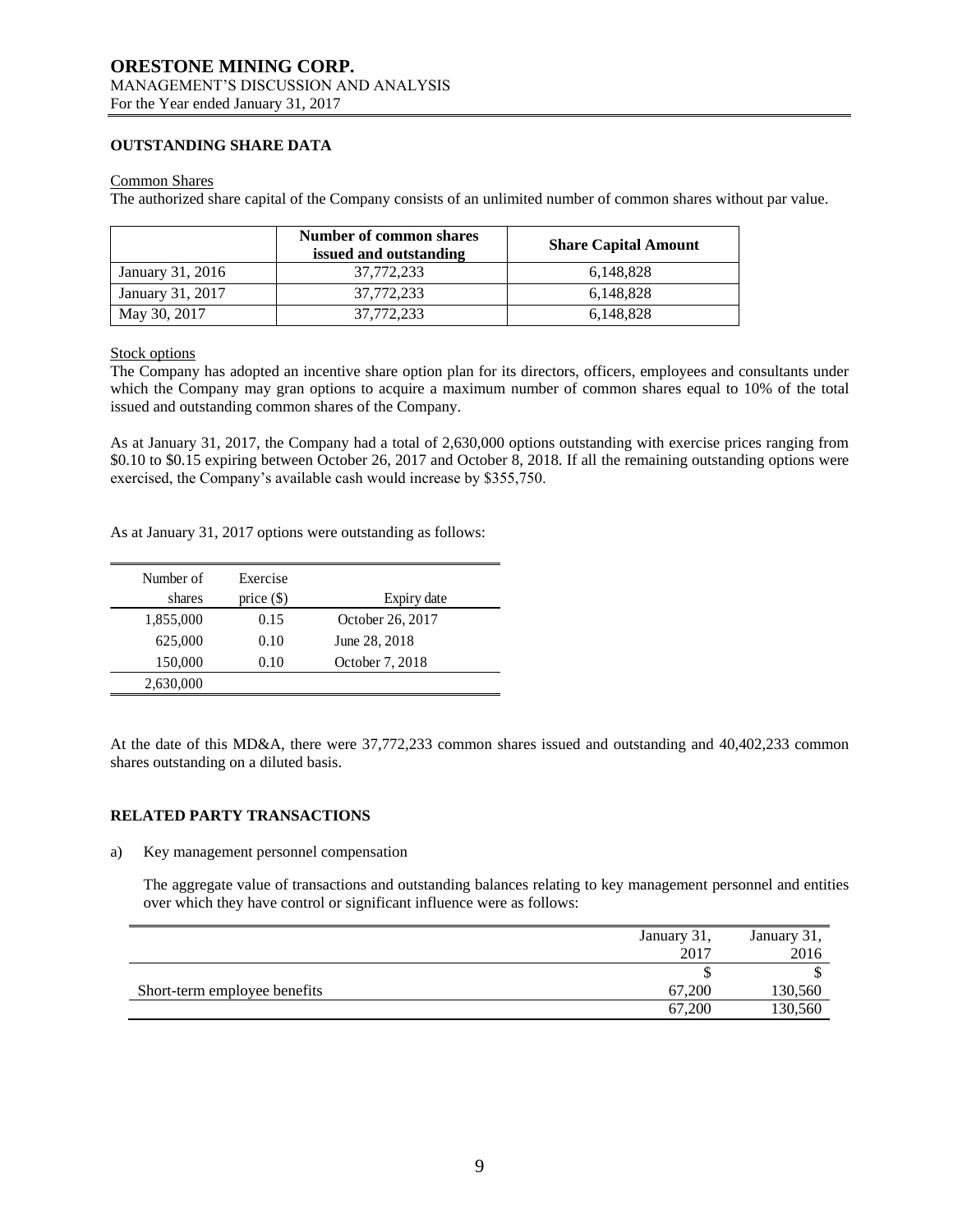## **ORESTONE MINING CORP.** MANAGEMENT'S DISCUSSION AND ANALYSIS

For the Year ended January 31, 2017

### b) Other related party transactions

|                                     |         | Total charged as at |             | Balance outstanding as at |             |
|-------------------------------------|---------|---------------------|-------------|---------------------------|-------------|
|                                     |         | January 31,         | January 31, | January 31,               | January 31, |
| Amounts due from:                   | Service | 2017                | 2016        | 2017                      | 2016        |
|                                     |         |                     | \$          |                           | S           |
| A public company with a director in |         |                     |             |                           |             |
| common with the Company             | Rent    |                     | 12.670      |                           |             |
| A private company controlled by a   |         |                     |             |                           |             |
| director of the Company (Note 4)    | Rent    |                     | 3.271       | 27,881                    | 31,571      |
| A public company with a director in |         |                     |             |                           |             |
| common with the Company (Note 4)    | Rent    | 21,000              | 3.271       |                           | 3,343       |
|                                     |         | 21,000              | 19.212      | 27,881                    | 34,914      |

Amounts owing to/from related parties are non-interest bearing, unsecured, and have no fixed terms of repayment.

### **PROPOSED TRANSACTIONS**

The Company does not currently have any proposed transactions approved by the board of directors. All current transactions are fully disclosed in the financial statements for the year ended January 31, 2017.

### **OTHER ITEMS NOT RELATED TO ONGOING BUSINESS ACTIVITIES**

#### *Changes in the direction of business*

Since incorporation on April 30, 2007, the Company is and continues to be primarily in the exploration stage with respect to its mineral properties.

### **FINANCIAL INSTRUMENTS AND RISK MANAGEMENT**

The Company's financial instruments consist of cash, receivables, mineral tax credit recoverable, loans payable, accounts payable and due to related parties. The carrying value of these financial instruments approximates their fair value and are measured based on Level 1 of the fair value hierarchy. The Company's financial instruments are exposed to certain financial risks, including currency risk, credit risk, liquidity risk and interest risk.

#### **Management of Financial Risk**

The Company's financial instruments are exposed to certain financial risks, which include credit risk, interest rate risk, liquidity risk, and market risk.

### *Credit Risk*

Credit risk is the risk that one party to a financial instrument will fail to fulfill an obligation causing the other party to incur a financial loss. The Company is exposed to credit risks arising from its cash holdings and receivables. The Company manages credit risk by placing cash with major Canadian financial institutions. Receivables are due from the Government of Canada and for reimbursements. Management believes that credit risk related to these amounts is low. As at January 31, 2017, the Company's maximum exposure to credit risk is the carrying value of its cash equivalents and accounts receivable.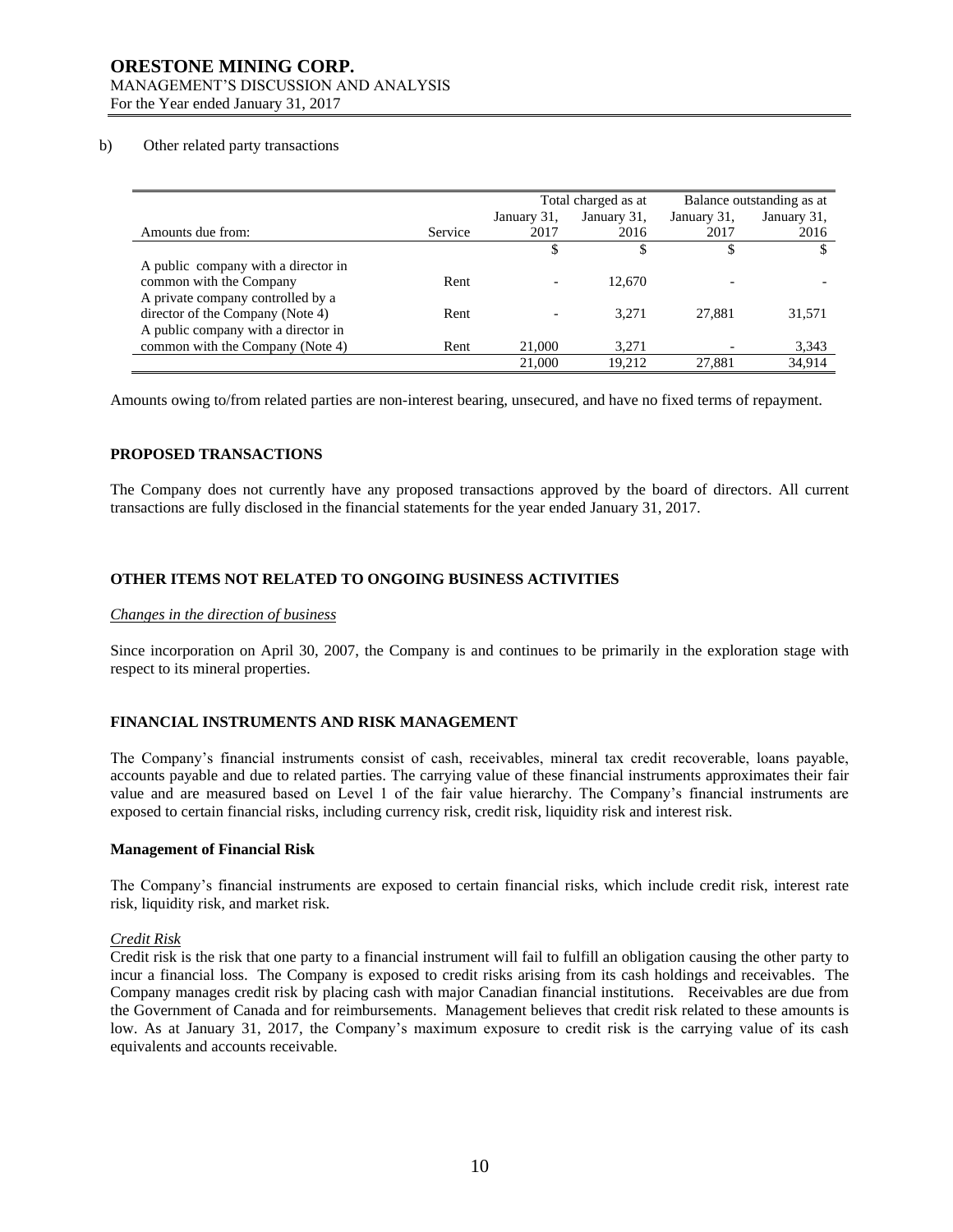## *Interest Rate Risk*

Interest rate risk is the risk that an investment's value will change due to a change in the level of interest rates. The Company's exposure to interest rate risk relates to its ability to maintain the current rate of interest on its short-term investment.

### *Liquidity Risk*

Liquidity risk is the risk that the Company will not have sufficient funds to meet its financial obligations when they are due. To manage liquidity risk, the Company reviews additional sources of capital to continue its operations and discharge its commitments as they become due.

### *Market Risk*

Market risk is the risk that the fair value or future cash flows of a financial instrument will fluctuate because of changes in market prices. Market risk comprises three types of risk: currency risk, interest rate risk and price risk. The Company is not subject to currency risk as the functional currency is the Canadian dollar. The Company does not use any form of derivative or hedging instruments to reduce its foreign currency risk. The Company is not affected by price risk.

### *Management of Industry Risk*

The Company is engaged primarily in the mineral exploration field and manages related industry risk issues directly. The Company is potentially at risk for environmental reclamation and fluctuations in commodity based market prices associated with resource property interests. Management is of the opinion that the Company addresses environmental risk and compliance in accordance with industry standards and specific project environmental requirements.

### *Commodity Price Risk*

The ability of the Company to explore its mineral properties and the future profitability of the Company are directly related to the market price of gold and other precious metals.

### **Management of Capital**

The Company manages its common shares, stock options and warrants as capital. The Company's objectives when managing capital are to safeguard the Company's ability to continue as a going concern in order to pursue the exploration of its mineral properties to maintain a flexible capital structure which optimizes the costs of capital at an acceptable risk.

The Company manages the capital structure and makes adjustments to it in light of changes in economic conditions and the risk characteristics of the underlying assets. To maintain or adjust the capital structure, the Company may attempt to issue new shares and, acquire or dispose of assets.

## **ACCOUNTING ESTIMATES AND JUDGMENTS**

The preparation of these consolidated financial statements requires management to make estimates and judgments and form assumptions that affect the reported amounts and other disclosures in these financial statements. The estimates and associated assumptions are based on historical experience and various other factors that are believed to be reasonable under the circumstances, the results of which form the basis of making the judgments about carrying values of assets and liabilities that are not readily apparent from other sources. Actual results may differ from these estimates under different assumptions and conditions.

The estimates and underlying assumptions are reviewed on an ongoing basis. Revisions to accounting estimates are recognized in the period in which the estimate is revised if the revision affects only that period or in the period of the revision and further periods if the review affects both current and future periods

Critical accounting estimates are estimates and assumptions made by management that may result in material adjustments to the carrying amount of assets and liabilities within the next financial year. Critical estimates used in the preparation of these financial statements include, among others, the recoverability of accounts receivable and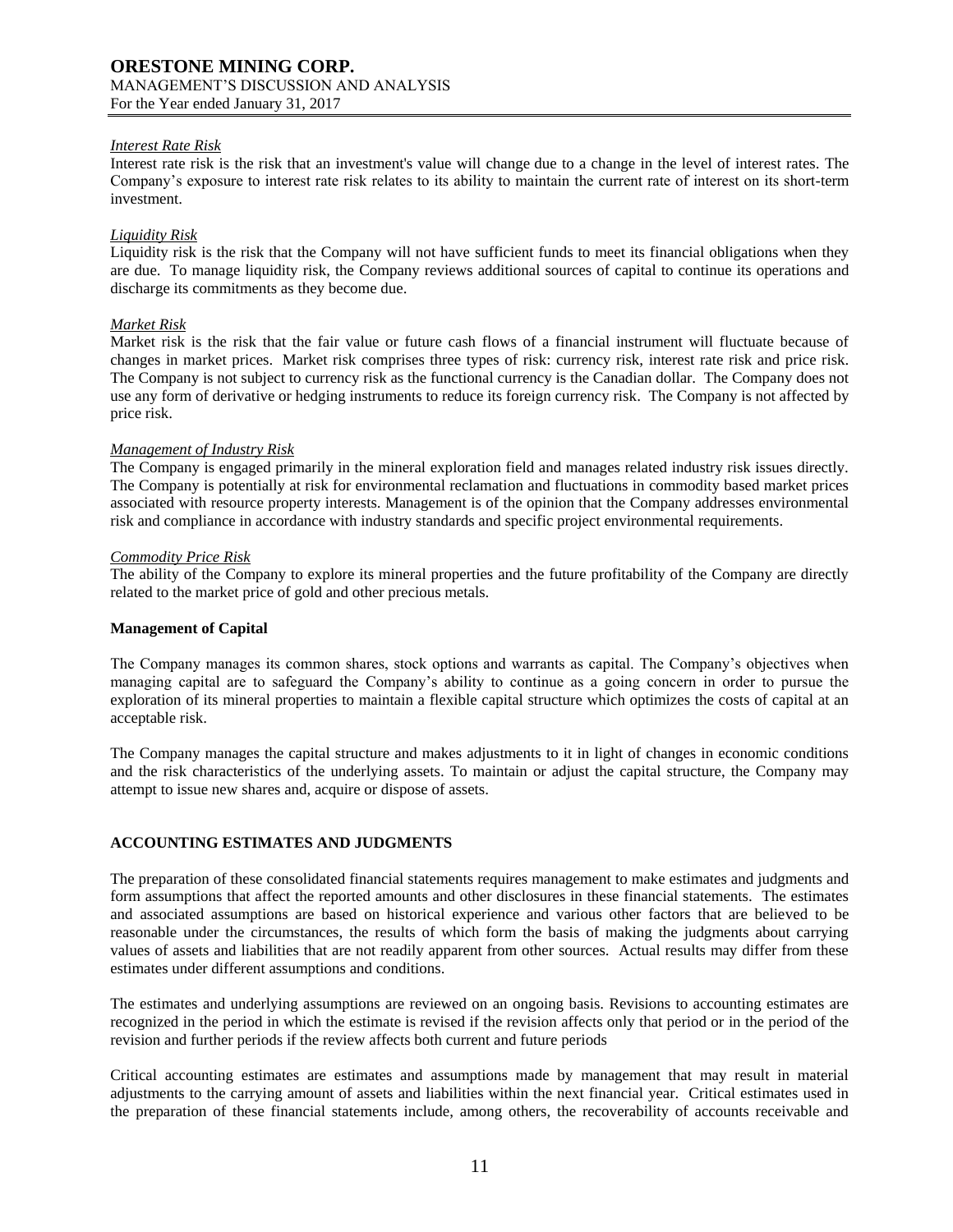deferred income tax assets, impairment of assets, measurement of share-based payments and valuation of reclamation obligations.

Critical accounting judgments are accounting policies that have been identified as being complex or involving subjective judgments or assessments. Critical accounting judgments include the expected economic lives of and the estimated future operating results and net cash flows from exploration properties and equipment.

### **New, Amended and Future IFRD pronouncements**

The Company has adopted the following revised standards, effective February 1, 2015. There was no consequential impact upon adoption.

IFRS 8 – Operating Segments – was amended to require (i) disclosure of judgements made by management in aggregating segments, and (ii) a reconciliation of segment assets to the entity's assets when segment assets are reported.

IAS 24 – Related Party Transactions – was amended to (i) revise the definition of "related party" to include an entity that provides key management personnel services to the reporting entity or its parent, and (ii) clarify related disclosure requirements.

The following standards have been published and are mandatory for the Company's annual accounting periods beginning on or after February 1, 2018:

IFRS 7 – Financial Instruments – Disclosures - was amended to require additional disclosures on transition from IAS 39 to IFRS 9. The Company is currently evaluating the extent of the impact of the adoption of this standard.

IFRS 9 – Financial Instruments - introduces new requirements for the classification and measurement of financial assets and liabilities. The Company is currently evaluating the extent of the impact of the adoption of this standard.

The application of these new and revised IFRS has not had any material impact on the amounts reported for the current and prior periods but may affect the accounting for future transactions or arrangements.

## **OTHER MD&A DISCLOSURE REQUIREMENTS**

### Information available on SEDAR:

As specified by National Instrument 51-102, Orestone advises readers of this MD&A that important additional information about the Company is available on the SEDAR website (www.sedar.com).

### Disclosure by venture issuer without significant revenue

An analysis of the material components of the Company's general and administrative expenses is disclosed in the financial statements to which this MD&A relates. An analysis of the material components of the mineral property and deferred exploration costs of the Company's mineral properties for its first two completed financial years is disclosed in Note 5 to the financial statements to which this MD&A relates.

### Going concern issue

The Company is in the exploration stage and has no revenue or income from operations. The Company has limited capital resources and has to rely upon the sale of equity and/or debt securities for cash required for exploration and development purposes, for acquisitions and to fund the administration of the Company. Since the Company does not expect to generate any revenues from operations in the near future, it must continue to rely upon the sales of its equity or debt securities or joint venture agreements to raise capital. It follows that there can be no assurance that financing, whether debt or equity, will be available to the Company in the amount required by the Company at any particular time or for any period and that such financing can be obtained on terms satisfactory to the Company.